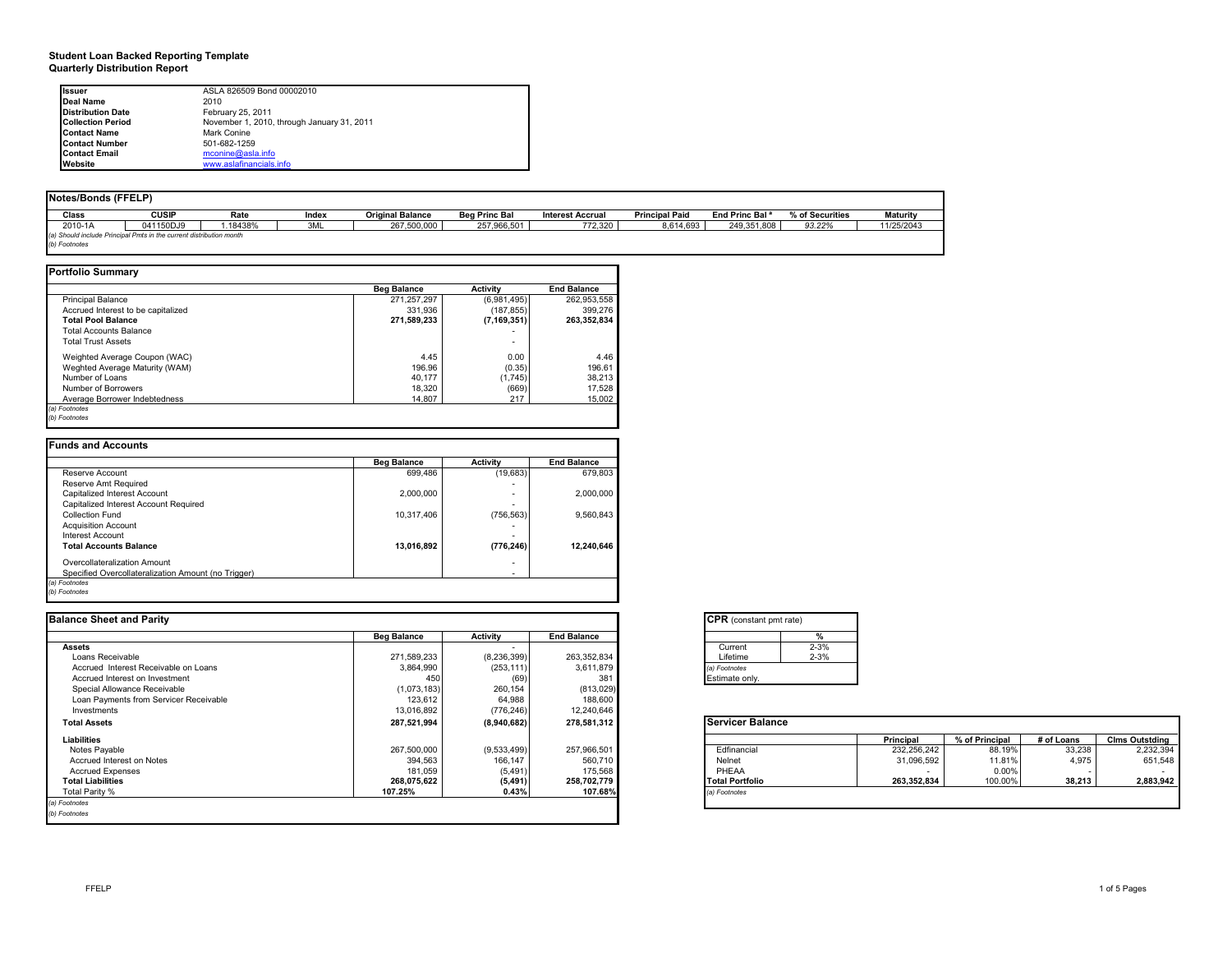#### **Student Loan Backed Reporting Template Quarterly Distribution Report**

|                           |           | # of Loans |                  | <b>Principal</b> |           | % of Principal |           | <b>WAC</b> |           | <b>WARM</b> |
|---------------------------|-----------|------------|------------------|------------------|-----------|----------------|-----------|------------|-----------|-------------|
|                           | Beginning | Endina     | <b>Beginning</b> | Endina           | Beginning | Endina         | Beginning | Endina     | Beginning | Ending      |
| In School                 | 1,046     | 912        | 2,739,619        | 2,435,419        | 1.01%     | 0.92%          | 4.09      | 4.05       | 120.00    | 120.00      |
| Grace                     | 519       | 270        | 2,096,327        | 667,747          | 0.77%     | 0.25%          | 5.17      | 4.14       | 117.65    | 118.27      |
| Repayment                 |           |            |                  |                  |           |                |           |            |           |             |
| Current                   | 19,906    | 19,413     | 145,457,163      | 143,538,676      | 53.56%    | 54.50%         | 4.39      | 4.38       | 196.71    | 196.79      |
| 31-60 Days Delinquent     | 1,490     | 1,312      | 9,983,604        | 8,427,840        | 3.68%     | 3.20%          | 4.72      | 4.73       | 184.91    | 171.34      |
| 61-90 Days Delinquent     | 895       | 1,034      | 5,824,882        | 5,916,809        | 2.14%     | 2.25%          | 4.79      | 4.59       | 199.57    | 174.92      |
| 91-120 Days Delingent     | 599       | 781        | 3,146,614        | 4,400,802        | 1.16%     | 1.67%          | 4.56      | 4.68       | 180.09    | 172.62      |
| 121-180 Days Delinquent   | 915       | 926        | 5,025,793        | 5,959,343        | 1.85%     | 2.26%          | 4.65      | 4.79       | 174.62    | 184.14      |
| 181-270 Days Delinguent   | 1,194     | 873        | 5,856,466        | 4,415,803        | 2.16%     | 1.68%          | 4.16      | 4.58       | 159.73    | 151.70      |
| 271+ Days Delinguent      | 334       | 522        | 1.997.299        | 2,351,304        | 0.74%     | 0.89%          | 4.73      | 4.30       | 171.60    | 154.30      |
| <b>Total Repayment</b>    | 25,333    | 24,861     | 177,291,821      | 175,010,575      | 65.28%    | 66.45%         | 4.43      | 4.42       | 193.97    | 192.46      |
| Forbearance               | 4,796     | 4,880      | 42,015,710       | 42,062,555       | 15.47%    | 15.97%         | 4.64      | 4.68       | 232.28    | 225.09      |
| Deferment                 | 7,262     | 6,679      | 43,003,847       | 40,094,582       | 15.83%    | 15.22%         | 4.34      | 4.40       | 191.54    | 192.30      |
| <b>Claims in Progress</b> | 1,162     | 558        | 4,271,272        | 2,939,823        | 1.57%     | 1.12%          | 4.61      | 4.22       | 119.31    | 163.15      |
| <b>Claims Denied</b>      | 59        | 53         | 171,875          | 142,134          | 0.06%     | 0.05%          | 4.91      | 5.52       | 100.63    | 99.98       |
| <b>Total Portfolio</b>    | 40,177    | 38,213     | 271,590,471      | 263,352,834      | 100%      | 100%           | 4.45      | 4.46       | 196.96    | 196.61      |

### **Delinquency Status**

|                                     | # of Loans       |        | <b>Principal</b> |             | % of Principal |        | <b>WAC</b>       |        | <b>WARM</b> |        |
|-------------------------------------|------------------|--------|------------------|-------------|----------------|--------|------------------|--------|-------------|--------|
|                                     | <b>Beginning</b> | Endina | Beginning        | Ending      | Beginning      | Endina | <b>Beainning</b> | Endina | Beginning   | Endina |
| Current                             | 19,906           | 19,413 | 145,457,163      | 143,538,676 | 82.04%         | 82.02% | 4.39             | 4.38   | 196.7'      | 196.79 |
| 31-60 Days Delinquent               | 1,490            | 1,312  | 9,983,604        | 8,427,840   | 5.63%          | 4.82%  | 4.72             | 4.73   | 184.91      | 171.34 |
| 61-90 Days Delinguent               | 895              | 1,034  | 5,824,882        | 5,916,809   | 3.29%          | 3.38%  | 4.79             | 4.59   | 199.57      | 174.92 |
| 91-120 Days Delingent               | 599              | 781    | 3,146,614        | 4,400,802   | 1.77%          | 2.51%  | 4.56             | 4.68   | 180.09      | 172.62 |
| 121-180 Days Delinquent             | 915              | 926    | 5,025,793        | 5,959,343   | 2.83%          | 3.41%  | 4.65             | 4.79   | 174.62      | 184.14 |
| 181-270 Days Delinguent             | 1,194            | 873    | 5,856,466        | 4,415,803   | 3.30%          | 2.52%  | 4.16             | 4.58   | 159.73      | 151.70 |
| 271+ Days Delinguent                | 334              | 522    | 1,997,299        | 2,351,304   | 1.13%          | 1.34%  | 4.73             | 4.30   | 171.60      | 154.30 |
| <b>Total Portfolio in Repayment</b> | 25,333           | 24,861 | 177,291,821      | 175,010,575 | 100.00%        |        | 4.43             | 4.42   | 193.97      | 192.46 |
| (a) Footnotes                       |                  |        |                  |             |                |        |                  |        |             |        |
| (b) Footnotes                       |                  |        |                  |             |                |        |                  |        |             |        |

| Portfolio by Loan Type           |            |        |                  |             |                |         |                  |        |             |        |
|----------------------------------|------------|--------|------------------|-------------|----------------|---------|------------------|--------|-------------|--------|
|                                  | # of Loans |        | Principal        |             | % of Principal |         | <b>WAC</b>       |        | <b>WARM</b> |        |
|                                  | Beginning  | Endina | <b>Beginning</b> | Endina      | Beginning      | Endina  | <b>Beginning</b> | Endina | Beginning   | Ending |
| Subsidized Consolidation Loans   | 7,386      | 7,264  | 100,342,024      | 98,325,733  | 36.95%         | 37.34%  | 4.80             | 4.OU   | 214.77      | 212.44 |
| Unsubsidized Consolidation Loans | 6,776      | 6,660  | 103,629,154      | 101,963,244 | 38.16%         | 38.72%  | 4.80             | 4.79   | 236.58      | 234.22 |
| Subsidized Stafford Loans        | 16,733     | 15,630 | 37,684,261       | 35,090,112  | 13.88%         | 13.32%  | 3.14             | 3.10   | 106.66      | 107.31 |
| Unsubsidized Stafford Loans      | 8,412      | 7,846  | 26,399,046       | 24,757,389  | 9.72%          | 9.40%   | 3.39             | 3.36   | 115.48      | 116.50 |
| PLUS/GradPLUS Loans              | 774        | 722    | 3,183,146        | 2,883,460   | 1.17%          | 1.09%   | 6.50             | 6.60   | 87.59       | 86.86  |
| SLS Loans                        |            | 91     | 352,840          | 332,897     | 0.13%          | 0.13%   | 3.50             | 3.51   | 88.29       | 86.88  |
| <b>Total Portfolio</b>           | 40,177     | 38,213 | 271,590,471      | 263,352,834 | 100.00%        | 100.00% | 4.45             | 4.46   | 196.96      | 196.61 |
| (a) Footnotes                    |            |        |                  |             |                |         |                  |        |             |        |

| (b) Footnotes |
|---------------|
|               |

| Portfolio by Program Type                  |            |        |                  |             |                |        |                  |        |             |        |
|--------------------------------------------|------------|--------|------------------|-------------|----------------|--------|------------------|--------|-------------|--------|
|                                            | # of Loans |        | <b>Principal</b> |             | % of Principal |        | <b>WAC</b>       |        | <b>WARM</b> |        |
|                                            | Beainnina  | Endina | <b>Beginning</b> | Endina      | Beainnina      | Endina | <b>Beginning</b> | Endina | Beainnina   | Endina |
| Graduate / 4-Year Loans                    | 32,528     | 31,029 | 227,386,121      | 220,937,421 | 84.03%         | 83.89% | 4.43             | 4.43   | 201.74      | 201.21 |
| 2-Year Loans                               | 5,362      | 5,025  | 23,608,076       | 22,602,177  | 8.72%          | 8.58%  | 4.67             | 4.66   | 142.49      | 142.74 |
| Proprietary / Technical / Vocational Loans | 993        | 898    | 2,121,646        | 2,939,842   | 0.78%          | 1.12%  | 4.91             | 4.94   | 145.18      | 146.86 |
| Unknown (Consolidation) Loans              | 1,289      | 1,257  | 17,467,852       | 16,869,255  | 6.46%          | 6.41%  | 5.06             | 5.06   | 194.15      | 193.17 |
| Other Loans                                |            |        | 6,776            | 4,139       | 0.00%          | 0.00%  | 3.04             | 1.45   | 39.12       | 37.86  |
| <b>Total Portfolio</b>                     | 40,177     | 38,213 | 270,590,471      | 263,352,834 | 100.00%        |        | 4.45             | 4.46   | 196.96      | 196.61 |
| (a) Footnotes                              |            |        |                  |             |                |        |                  |        |             |        |
| (b) Footnotes                              |            |        |                  |             |                |        |                  |        |             |        |

| <b>Portfolio Indices</b> |                  |             |                  |         |
|--------------------------|------------------|-------------|------------------|---------|
|                          | Principal        |             | % of Principal   |         |
|                          | <b>Beainning</b> | Endina      | <b>Beainning</b> | Endina  |
| <b>Fixed Loans</b>       | 194.432.471      | 221,172,458 | 81.27%           | 83.98%  |
| Variable Loans           | 77.158.000       | 42.180.377  | 18.73%           | 16.02%  |
| T-Bill Loans             | 76.872.298       | 41,913,108  | 18.61%           | 15.92%  |
| CMT Loans                | 285.702          | 267.268     | 0.12%            | 0.10%   |
| <b>Total Portfolio</b>   | 271,590,471      | 263,352,834 | 100.00%          | 100.00% |
| (a) Footnotes            |                  |             |                  |         |
| (b) Footnotes            |                  |             |                  |         |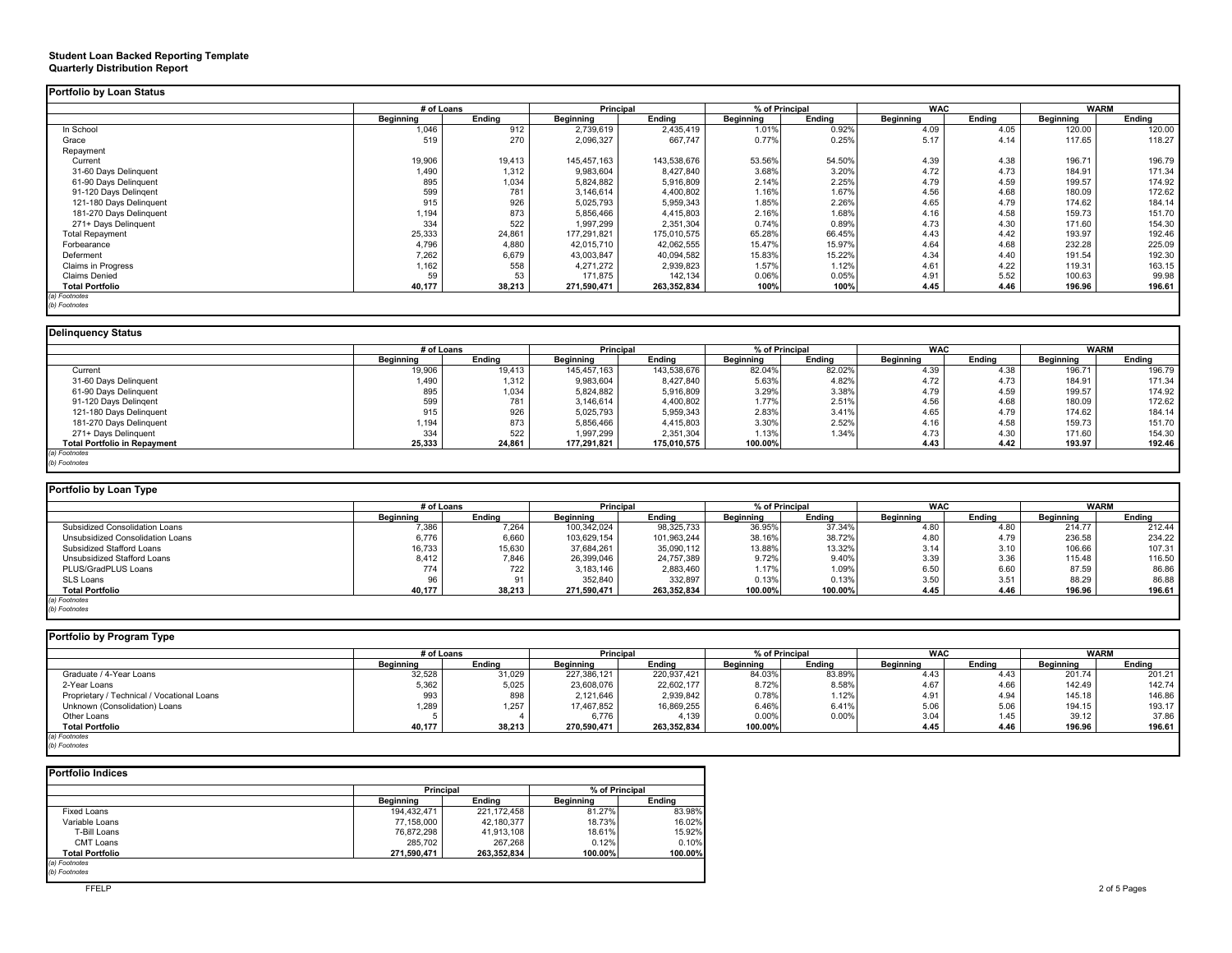**Distribution Date Collection Period**

February 25, 2011 November 1, 2010 through January 31, 2011

# **Collection Activity**

| <b>Collection Account</b>                                                        | as of 1/31/2011                      |
|----------------------------------------------------------------------------------|--------------------------------------|
| Beginning Balance - November 1, 2010                                             | 10,317,406                           |
| <b>Collection Amount Received</b>                                                | 7,551,961                            |
| Recoveries                                                                       |                                      |
| Reserve Account                                                                  |                                      |
| <b>Excess of Required Reserve Account</b>                                        | 21,421                               |
| Interest on Investment Earnings                                                  | 4,937                                |
| Capitalized Interest Account (after a stepdown or release date)                  |                                      |
| <b>Acquisition Account</b>                                                       | 3,513,008                            |
| <b>Payments from Guarantor</b><br>Sale Proceeds                                  |                                      |
| Prepayments                                                                      |                                      |
| <b>Purchased by Servicers/Sellers</b>                                            |                                      |
| Prior Quarter's Allocations or Adjustments                                       |                                      |
| Investment Income                                                                |                                      |
| Principal payments, interest payments, administration fees, servicing fees, etc. | (11, 846, 152)                       |
| Other Amounts Received in Collection                                             |                                      |
| <b>Total Available Funds</b>                                                     | 9,562,581                            |
|                                                                                  |                                      |
| (a) Footnotes                                                                    |                                      |
| (b) Footnotes                                                                    |                                      |
|                                                                                  |                                      |
|                                                                                  |                                      |
|                                                                                  |                                      |
| <b>Fees Due for Current Period</b>                                               | as of 1/31/2011                      |
|                                                                                  |                                      |
| <b>Indenture Trustee Fees</b>                                                    |                                      |
| <b>Servicing Fees</b>                                                            | 153,622                              |
| <b>Administration Fees</b><br>Late Fees                                          | 21,946                               |
| <b>Other Fees</b>                                                                |                                      |
| <b>Total Fees</b>                                                                | 175,568                              |
|                                                                                  |                                      |
| <b>Cumulative Default Rate</b>                                                   | as of 1/31/2011                      |
| <b>Current Period's Defaults</b>                                                 |                                      |
| <b>Cumulative Defaults</b>                                                       | 3,813,691.16                         |
| Loans for which claims have been filed as of applicable month end                | 5,438,477.30<br>2,822,437.78         |
| <b>Cumulative Default Rate</b>                                                   |                                      |
| Cumulative Recoveries (including reimbursements and collections)                 |                                      |
| Payments from Guarantor                                                          | 6,595,580.31                         |
| <b>Borrower Recoveries</b>                                                       | n/a                                  |
| <b>Recovery Rate</b>                                                             |                                      |
| <b>Cumulative Net Loss</b>                                                       | 2.21%<br>121.28%<br>(1, 157, 103.01) |

**Cumulative Net Loss** 

*(a) Footnotes*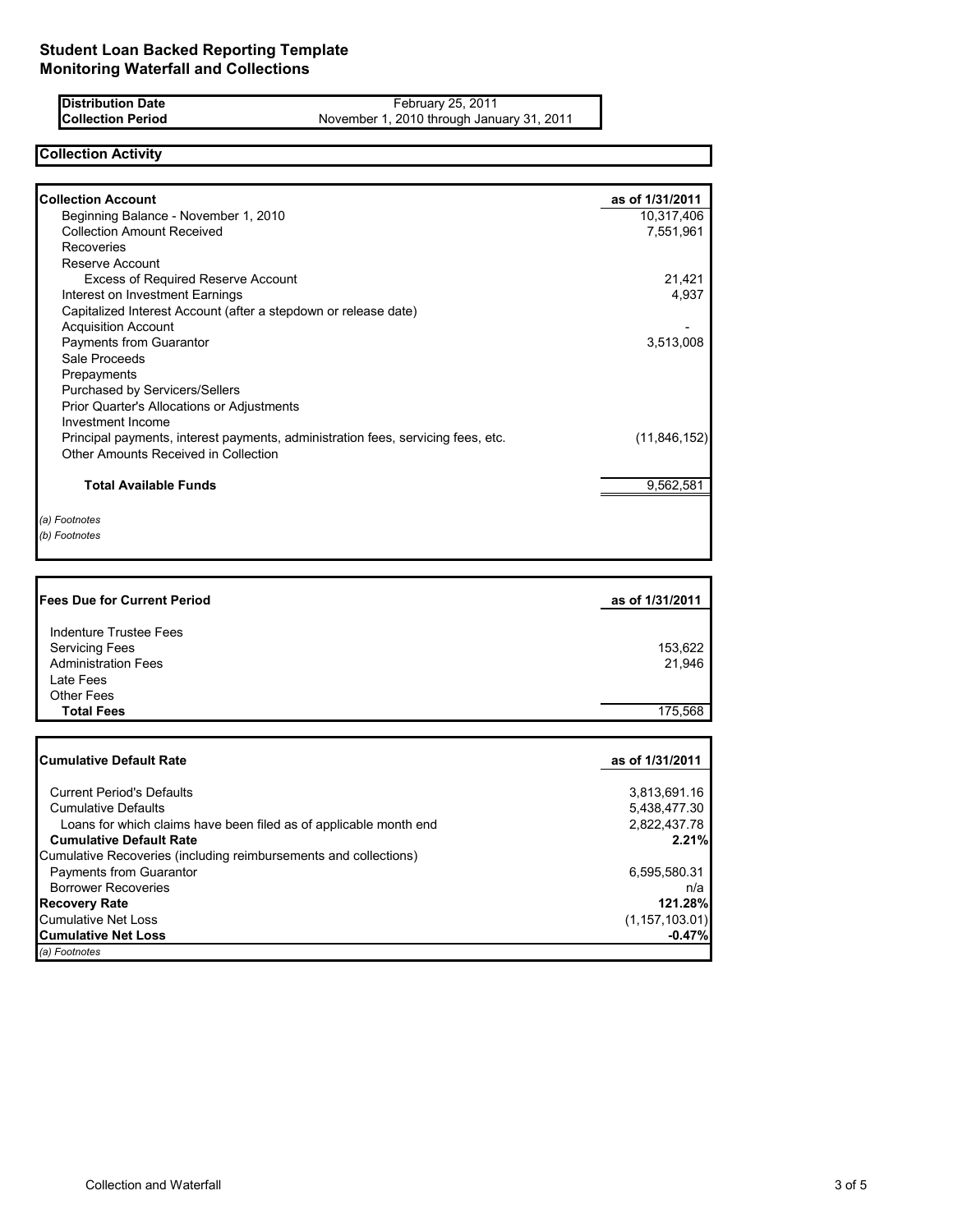# **Waterfall Activity**

| <b>Waterfall for Distribution</b>                                                         | <b>Amount Due</b> | <b>Amount Remaining</b> |
|-------------------------------------------------------------------------------------------|-------------------|-------------------------|
| <b>Total Available Funds</b>                                                              |                   | 9,562,581               |
| <b>First:</b> Payments required under any applicable Joint Sharing Agreement              | 0                 | 9,562,581               |
| <b>Second: Trustee Fees</b>                                                               | 0                 | 9,562,581               |
| <b>Third:</b> Servicing Fees and Backup Servicing Fees                                    | 153,622           | 9,408,959               |
| <b>Fourth: Administration Fees</b>                                                        | 21,946            | 9,387,013               |
| <b>Fifth: Noteholder Interest</b>                                                         | 772,320           | 8,614,693               |
| Sixth: Reinstate the balance of the Reserve Fund up to the Specified Reserve Fund Balance |                   | 8,614,693               |
| Seventh: Noteholder Principal, until paid in full                                         | 8,614,693         | (0)                     |
| (a) Footnotes<br>(b) Footnotes                                                            |                   |                         |

| <b>Principal and Interest Distributions</b>             | Class A-1 |
|---------------------------------------------------------|-----------|
| Quarterly Interest Due                                  | 772,320   |
| <b>Quarterly Interest Paid</b>                          | 772,320   |
| Interest Shortfall                                      |           |
| Interest Carryover Due                                  |           |
| Interest Carryover Paid                                 |           |
| <b>Interest Carryover</b>                               |           |
| <b>Quarterly Principal Distribution Amount</b>          | 8,614,693 |
| Quarterly Principal Paid                                | 8,614,693 |
| Shortfall                                               |           |
| <b>Total Principal and Interest Distribution Amount</b> | 9,387,013 |
|                                                         |           |